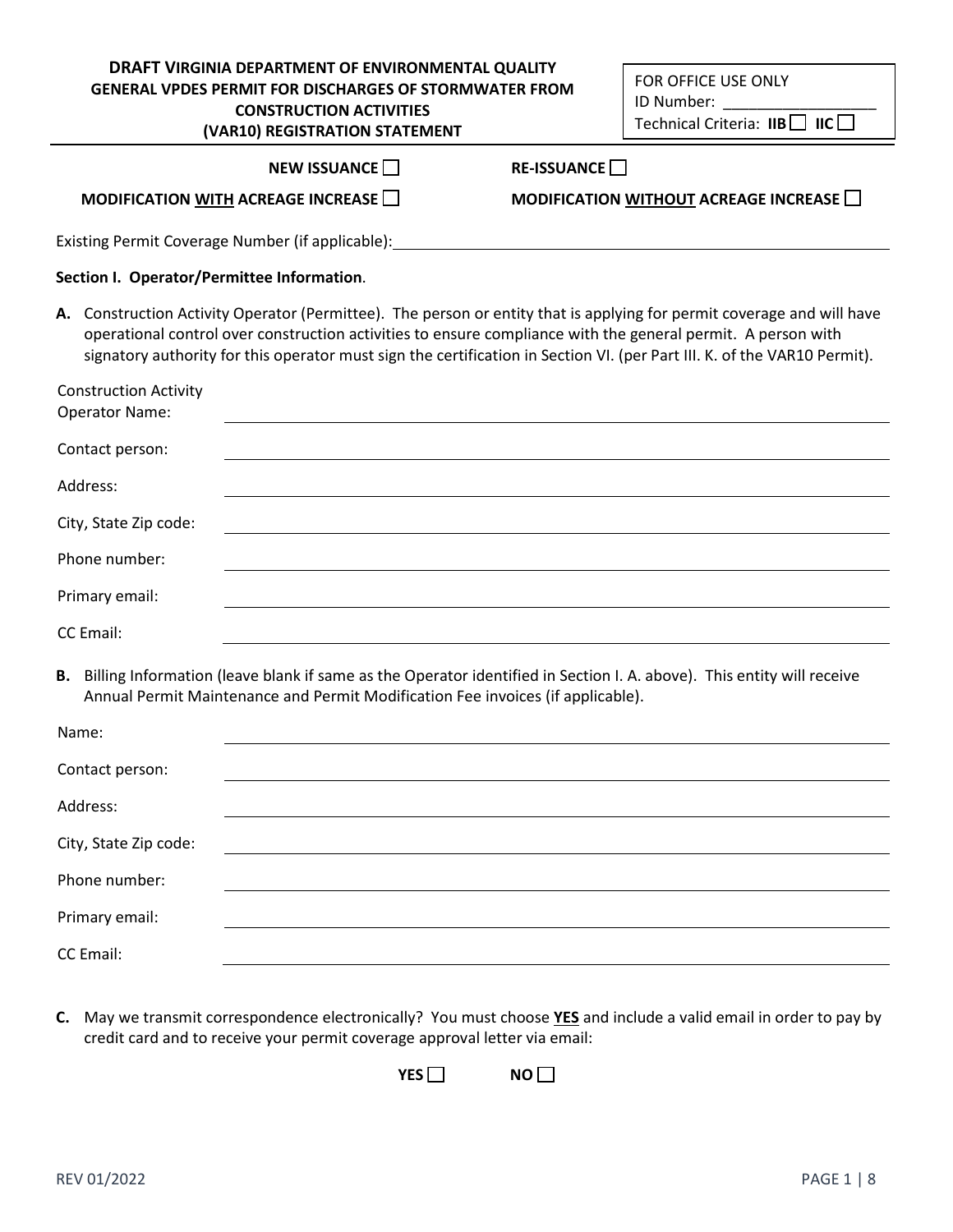#### **CONSTRUCTION GENERAL PERMIT (VAR10) REGISTRATION STATEMENT**

#### **Section II. Construction Activity Location Information.** Project site information.

**A.** Include a site map showing the location of the existing or proposed land-disturbing activities, the limits of land disturbance, construction entrances and all water bodies receiving stormwater discharges from the site.

| <b>B.</b> Construction Activity Name:                                                                                        |  |
|------------------------------------------------------------------------------------------------------------------------------|--|
| Address:                                                                                                                     |  |
| City and/or County and Zip code:                                                                                             |  |
| Latitude and Longitude<br>(6-digit decimal degrees):                                                                         |  |
| C. Construction Activity Entrance Location<br>(description, street address and/or<br>latitude/longitude in decimal degrees): |  |

**Section III. Offsite Support Activity Location Information.** List all offsite support activities to be included under this permit registration. Enter additional areas on a separate page. Offsite areas not included on this registration will need to obtain coverage under a separate VPDES permit.

| A. Offsite Activity Name: |
|---------------------------|
|                           |

Address:

City and/or County and Zip code:

Latitude and Longitude (6-digit decimal degrees):

**B.** Offsite Activity Entrance Location (description, street address and/or latitude/longitude in decimal degrees):

#### **Section IV. Site Information.**

| A. Acreage totals for all land-disturbing activities to be included under<br>this permit coverage.<br>(to the nearest one-hundredth of an acre)               |  |                                           | <b>B.</b> Estimated Project Dates<br>(MM/DD/YYYY) |
|---------------------------------------------------------------------------------------------------------------------------------------------------------------|--|-------------------------------------------|---------------------------------------------------|
| Total land area of development (include the entire<br>area to be disturbed under the approved Stormwater<br>Management Plan):                                 |  | Start date:                               |                                                   |
| Estimated area to be disturbed (portions with Erosion<br>and Sediment Control Plan approval only):<br>Offsite estimated area to be disturbed (if applicable): |  | Completion date:                          |                                                   |
| Property owner status:<br>C.                                                                                                                                  |  | FEDERAL $\Box$ STATE $\Box$ PUBLIC $\Box$ | <b>PRIVATE</b>                                    |
| <b>D.</b> Nature of the construction activity description (i.e.<br>commercial, industrial, residential, agricultural,<br>environmental):                      |  |                                           |                                                   |
| Municipal Separate Storm Sewer System (MS4)<br>Е.<br>name (if discharging to a MS4):                                                                          |  |                                           |                                                   |
| REV 01/2022                                                                                                                                                   |  |                                           | <b>PAGE 2   8</b>                                 |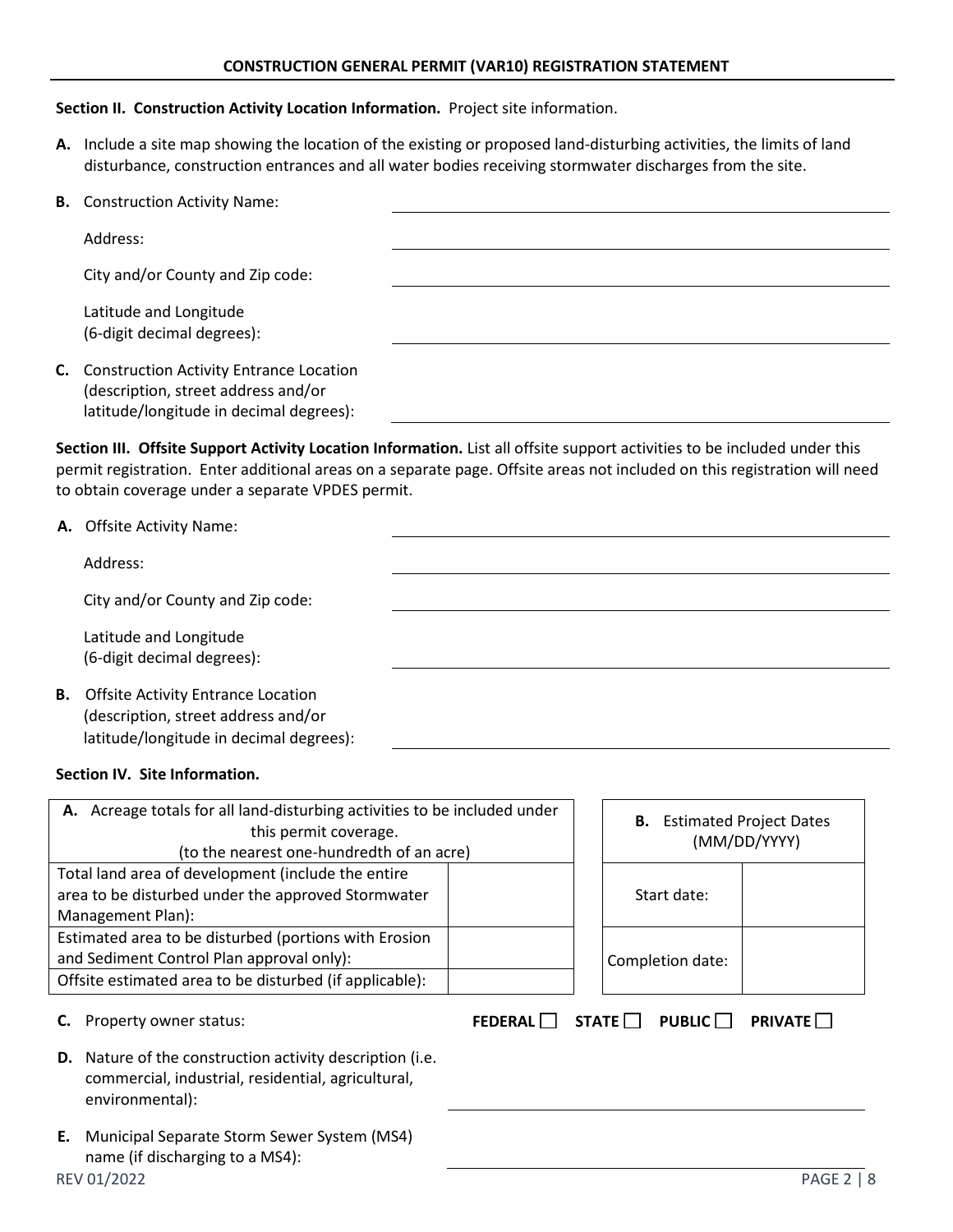# **F.** This construction activity is part of a common plan of development or sale: **YES** □ **NO** □

| G. 6 <sup>th</sup> Order Hydrologic Unit Code (HUC) and associated Receiving Water Name(s). Include additional HUCs and |                               |  |
|-------------------------------------------------------------------------------------------------------------------------|-------------------------------|--|
| receiving waters on a separate page.                                                                                    |                               |  |
| <b>HUC</b>                                                                                                              | <b>RECEIVING WATERBODY(S)</b> |  |
|                                                                                                                         |                               |  |
|                                                                                                                         |                               |  |
|                                                                                                                         |                               |  |
|                                                                                                                         |                               |  |
|                                                                                                                         |                               |  |
|                                                                                                                         |                               |  |

#### **Section V. Other Information.**

- **A.** A stormwater pollution prevention plan (SWPPP) must be prepared in accordance with the requirements of the General VPDES Permit for Discharges of Stormwater from Construction Activities prior to submitting the registration statement. By signing the registration statement, the operator is certifying that the SWPPP has been prepared.
- **B.** Has an Erosion and Sediment Control Plan been approved for the disturbance in Section IV. A.? YES □ NO □ If yes, provide the date of Erosion and Sediment Control Plan approval:
- **C.** Land disturbance has commenced: **YES** ☐ **NO** ☐
- **D.** Stormwater management maintenance agreement included (if applicable): **YES** □ Not Applicable □
- **E.** If this project is using approved Annual Standards and Specifications (AS&S), attach the completed AS&S Entity Form. AS&S Entity Name (if different from the Operator identified in Section II. A.):

# **SEE THE FOLLOWING PAGE FOR SIGNATURE AND CERTIFICATION REQUIREMENTS AND INFORMATION**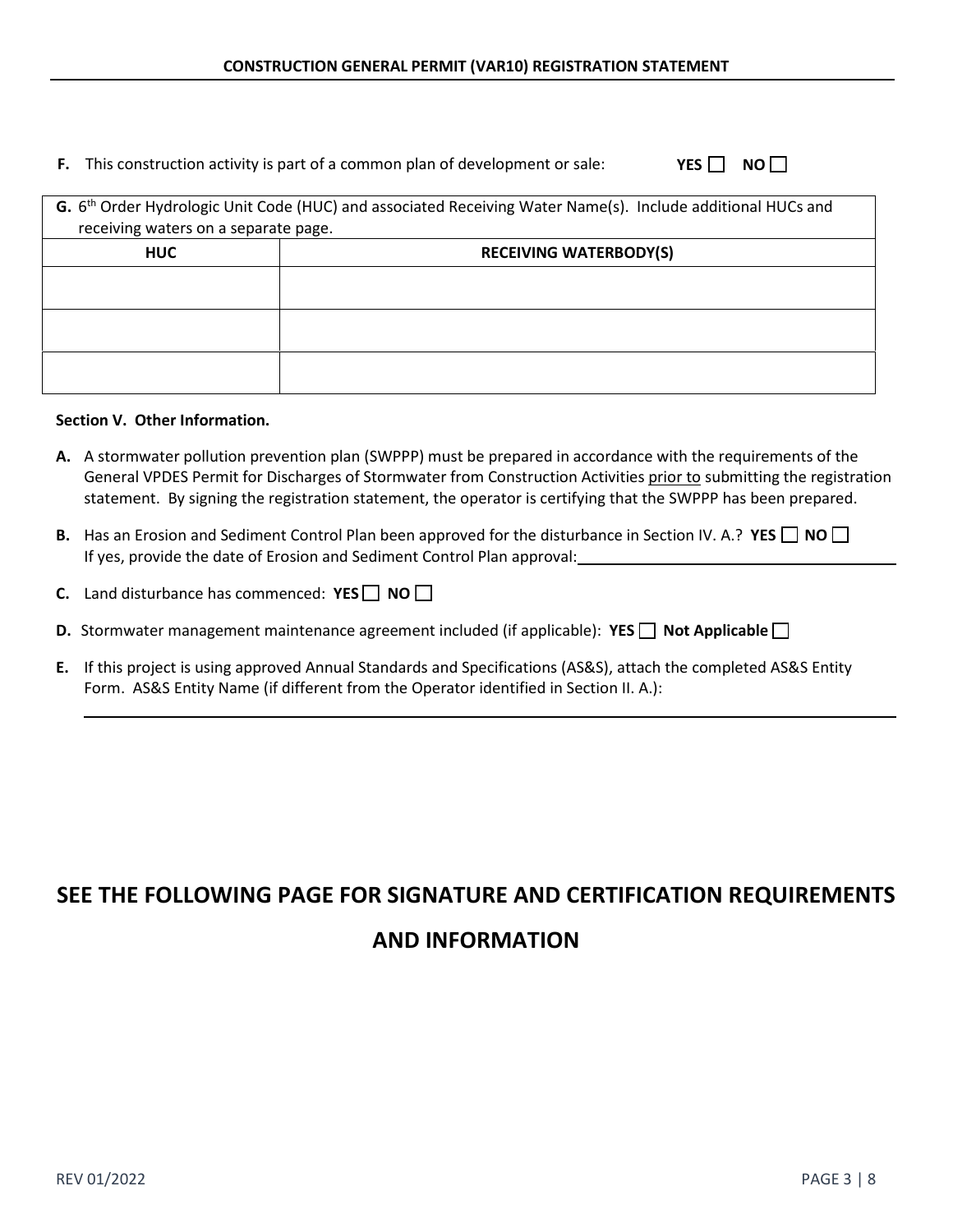**Section VI. Certification.** This Certification must be signed by a person representing the operator identified in Section I. A. and meeting the requirements of 9VAC25-880-70. Part III. K. Please note that operator is defined in 9VAC25-870-10 as follows:

*"Operator" means the owner or operator of any facility or activity subject to the Act and this chapter. In the context of stormwater associated with a large or small construction activity, operator means any person associated with a construction project that meets either of the following two criteria: (i) the person has direct operational control over construction plans and specifications, including the ability to make modifications to those plans and specifications or (ii) the person has day-to-day operational control of those activities at a project that are necessary to ensure compliance with a stormwater pollution prevention plan for the site or other state permit or VSMP authority permit conditions (i.e., they are authorized to direct workers at a site to carry out activities required by the stormwater pollution prevention plan or comply with other permit conditions). In the context of stormwater discharges from Municipal Separate Storm Sewer Systems (MS4s), operator means the operator of the regulated MS4 system.*

9VAC25-880-70. Part III. K Signatory Requirements:

*1. Registration statement. All registration statements shall be signed as follows:*

*a. For a corporation: by a responsible corporate officer. For the purpose of this chapter, a responsible corporate officer means: (i) a president, secretary, treasurer, or vice-president of the corporation in charge of a principal business function, or any other person who performs similar policy-making or decision-making functions for the corporation; or (ii) the manager of one or more manufacturing, production, or operating facilities, provided the manager is authorized to make management decisions that govern the operation of the regulated facility including having the explicit or implicit duty of making major capital investment recommendations, and initiating and directing other comprehensive measures to assure long-term compliance with environmental laws and regulations; the manager can ensure that the necessary systems are established or actions taken to gather complete and accurate information for state permit application requirements; and where authority to sign documents has been assigned or delegated to the manager in accordance with corporate procedures; b. For a partnership or sole proprietorship: by a general partner or the proprietor, respectively; or c. For a municipality, state, federal, or other public agency: by either a principal executive officer or ranking elected official. For purposes of this chapter, a principal executive officer of a public agency includes: (i) the chief executive officer of the agency or (ii) a senior executive officer having responsibility for the overall operations of a principal geographic unit of the agency.*

Certification: "I certify under penalty of law that I have read and understand this registration statement and that this document and all attachments were prepared in accordance with a system designed to assure that qualified personnel properly gathered and evaluated the information submitted. Based on my inquiry of the person or persons who manage the system or those persons directly responsible for gathering the information, the information submitted is to the best of my knowledge and belief true, accurate, and complete. I am aware that there are significant penalties for submitting false information including the possibility of fine and imprisonment for knowing violations."

| <b>Printed Name:</b>       |  |
|----------------------------|--|
| Signature (signed in ink): |  |
| Date:                      |  |

Submit this form to the VSMP Authority:

**Botetourt County, Virginia Department of Community Development 57 S. Center Drive Daleville, VA 24083 [permits@botetourtva.gov](mailto:constructiongp@botetourtva.gov)**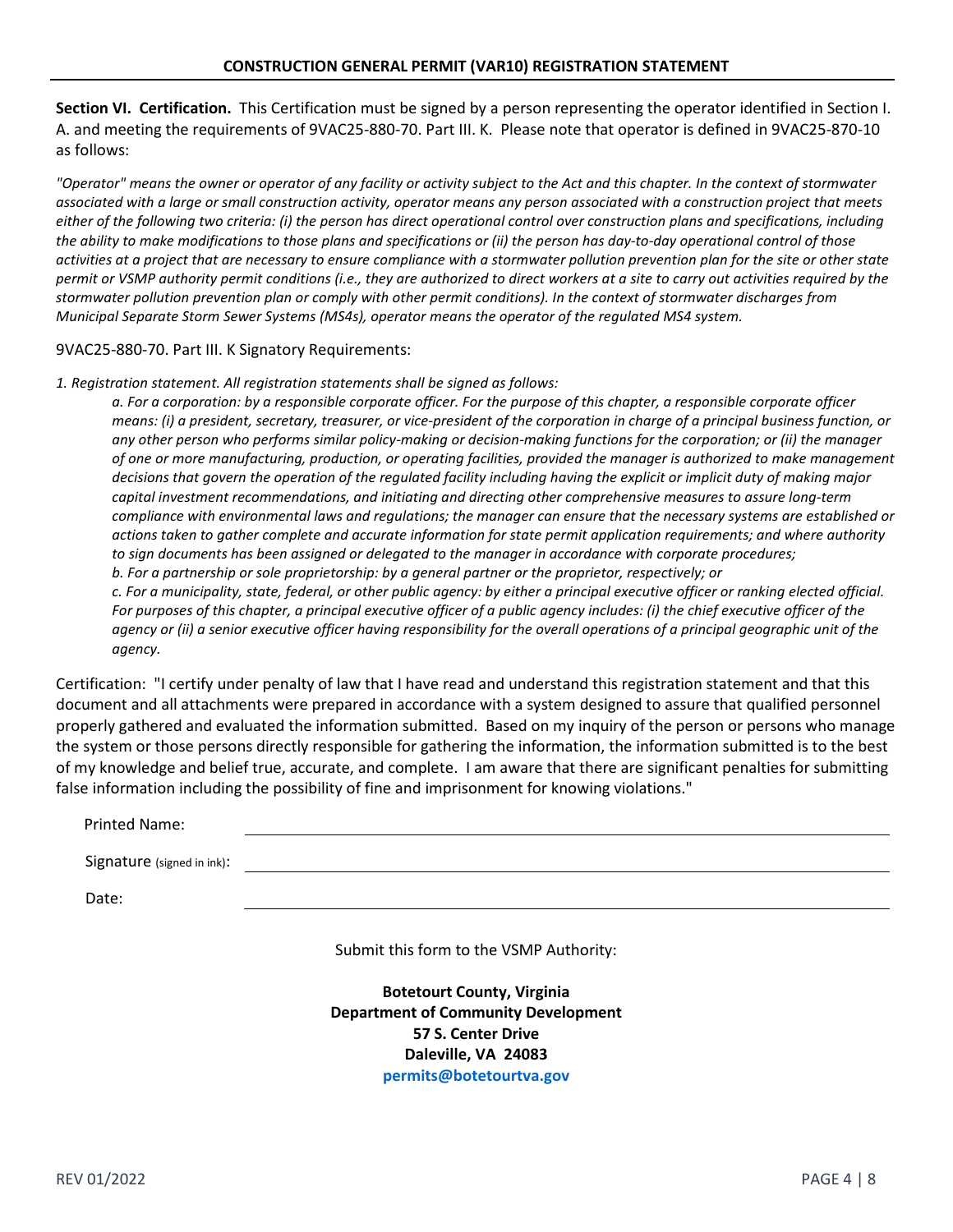This registration statement is for coverage under the General VPDES Permit for Discharges of Stormwater from Construction Activities. The following permit actions are covered by this form: new issuance, re-issuance, modification with an increase in acreage and plan modifications that do not result in an increase in acreage.

Choose **NEW ISSUANCE** if this registration statement submittal is to obtain a new permit coverage, **RE-ISSUANCE** to renew an active, expiring permit coverage or **MODIFICATION** to modify an active permit coverage When modifying permit coverage, indicate if the modification is increasing the amount of acreage previous covered (**MODIFICATION WITH ACREAGE INCREASE**) or changing the site design with no increase in acreage (**MODIFICATION WITHOUT ACREAGE INCREASE**).

Existing Permit Coverage Number. Provide the permit number for a modification or reissuance (i.e. VAR10####).

#### **Section I. Operator/Permittee Information.**

**A.** Construction Activity Operator (Permittee). The person or entity that is applying for permit coverage and will have operational control over construction activities to ensure compliance with the general permit. For companies, use the complete, active, legal entity name as registered with a state corporation commission. Entities that are considered operators commonly consist of the property owner, developer of a project (the party with control of project plans and specifications), or general contractor (the party with day-to-day operational control of the activities at the project site that are necessary to ensure compliance with the general permit). If an individual person is named as the operator, that person (or a representative of) must sign the certification in Section V. I. An operator can be one of the following:

#### *9VAC25-870-10. Definitions.*

*"Operator" means the owner or operator of any facility or activity subject to the Act and this chapter. In the context of stormwater associated with a large or small construction activity, operator means any person associated with a construction project that meets either of the following two criteria: (i) the person has direct operational control over construction plans and specifications, including the ability to make modifications to those plans and specifications or (ii) the person has day-to-day operational control of those activities at a project that are necessary to ensure compliance with a stormwater pollution prevention plan for the site or other state permit or VSMP authority permit conditions (i.e., they are authorized to direct workers at a site to carry out activities required by the stormwater pollution prevention plan or comply with other permit conditions). In the context of stormwater discharges from Municipal Separate Storm Sewer Systems (MS4s), operator means the operator of the regulated MS4 system.*

*"Owner" means the Commonwealth or any of its political subdivisions including, but not limited to, sanitation district commissions and authorities, and any public or private institution, corporation, association, firm or company organized or existing under the laws of this or any other state or country, or any officer or agency of the United States, or any person or group of persons acting individually or as a group that owns, operates, charters, rents, or otherwise exercises control over or is responsible for any actual or potential discharge of sewage, industrial wastes, or other wastes or pollutants to state waters, or any facility or operation that has the capability to alter the physical, chemical, or biological properties of state waters in contravention of § [62.1-44.5](http://law.lis.virginia.gov/vacode/62.1-44.5/) of the Code of Virginia, the Act and this chapter.*

*"Person" means any individual, corporation, partnership, association, state, municipality, commission, or political subdivision of a state, governmental body, including a federal, state, or local entity as applicable, any interstate body or any other legal entity.*

**B.** Billing information. If the person or entity responsible for billing/invoicing is different from the operator, please complete this section. If they are the same, leave this section blank.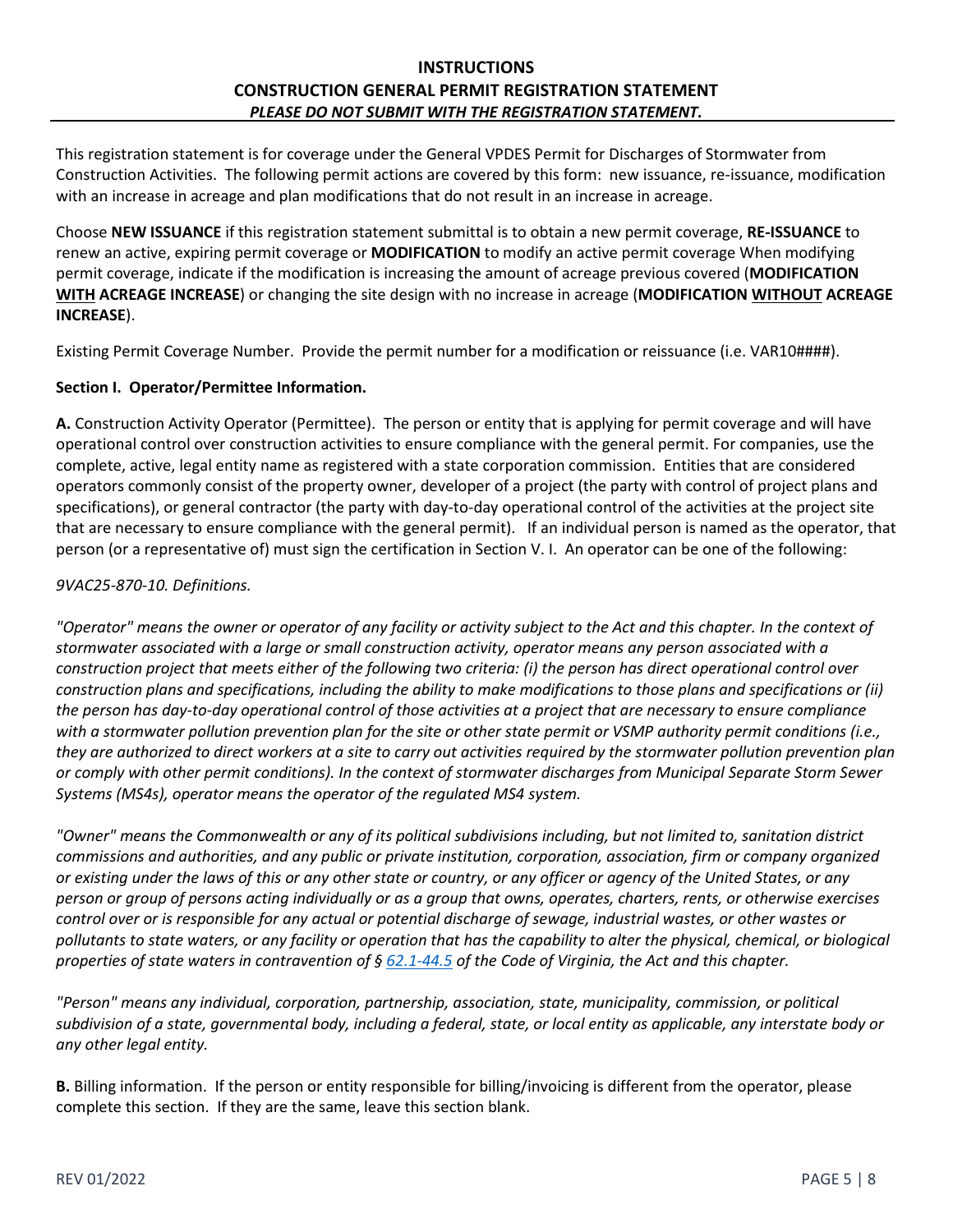**C.** May we transmit correspondence electronically? If you choose **YES** to this question and provide an email address in Section I. A., all correspondence, forms, invoices and notifications will be transmitted by email to the operator. This will also allow the operator to pay by credit card and receive permit coverage approval letters immediately upon approval.

#### **Section II. Construction Activity Location Information.** Location information related to the project site.

**A.** A site map indicating the location of the existing or proposed land-disturbing activities, the limits of land disturbance, construction entrances and all water bodies receiving stormwater discharges from the site must be included with the submittal of this form. Aerial imagery maps or topographic maps showing the required items are acceptable. Plan sheet sized site maps are not required. Please consult your VSMP authority if you have additional questions regarding site map requirements.

**B.** Provide a descriptive project name (it is helpful to use the same naming convention as listed on the Stormwater plans), 911 street address (if available), city/county of the construction activity, 6-digit latitude and longitude in decimal degrees format for the centroid, main construction entrance or start and end points for linear projects (i.e. 37.1234N/- 77.1234W).

**C.** Construction Activity Entrance Location. Provide an address or decimal degrees coordinates and a description of the main construction entrance where the permit coverage letter will be posted.

#### **Section III. Offsite Support Activity Location Information.**

This general permit also authorizes stormwater discharges from support activities (e.g., concrete or asphalt batch plants, equipment staging yards, material storage areas, excavated material disposal areas, borrow areas) located on-site or offsite provided that (i) the support activity is directly related to a construction activity that is required to have general permit coverage; (ii) the support activity is not a commercial operation, nor does it serve multiple unrelated construction activities by different operators; (iii) the support activity does not operate beyond the completion of the construction activity it supports; (iv) the support activity is identified in the registration statement at the time of general permit coverage; (v) appropriate control measures are identified in a SWPPP and implemented to address the discharges from the support activity areas; and (vi) all applicable state, federal, and local approvals are obtained for the support activity.

If requesting permit coverage for offsite activities, please complete this section. List additional offsite areas to be included under this permit coverage on a separate page. Offsite areas not included on this registration will need to obtain coverage under a separate VPDES permit.

**A.** Offsite activity location information. Provide a descriptive offsite project name, 911 street address (if available) and city/county of all off-site support activities. Provide the 6-digit latitude and longitude in decimal degrees (i.e. 37.1234N,- 77.1234W). Please note that off-site activities not covered under this permit may require separate permit coverage.

**B.** Offsite activity entrance location. Provide an address or decimal degrees coordinates and a description of the main construction entrance.

#### **Section IV. Site Information.**

**A.** Acreage totals for all land-disturbing activities, on- and off-site, to be included under this permit. Acreages are to be reported to the nearest one-hundredth acre (two decimal places; i.e. 1.15 acres). Provide the total acreage of the development as approved on the Stormwater Management Plans and the estimated acreage to be disturbed by the construction activity as approved under the Erosion and Sediment Control Plans. The offsite estimated area to be disturbed is the sum of the disturbed acreages for all offsite support activities to be covered under this general permit.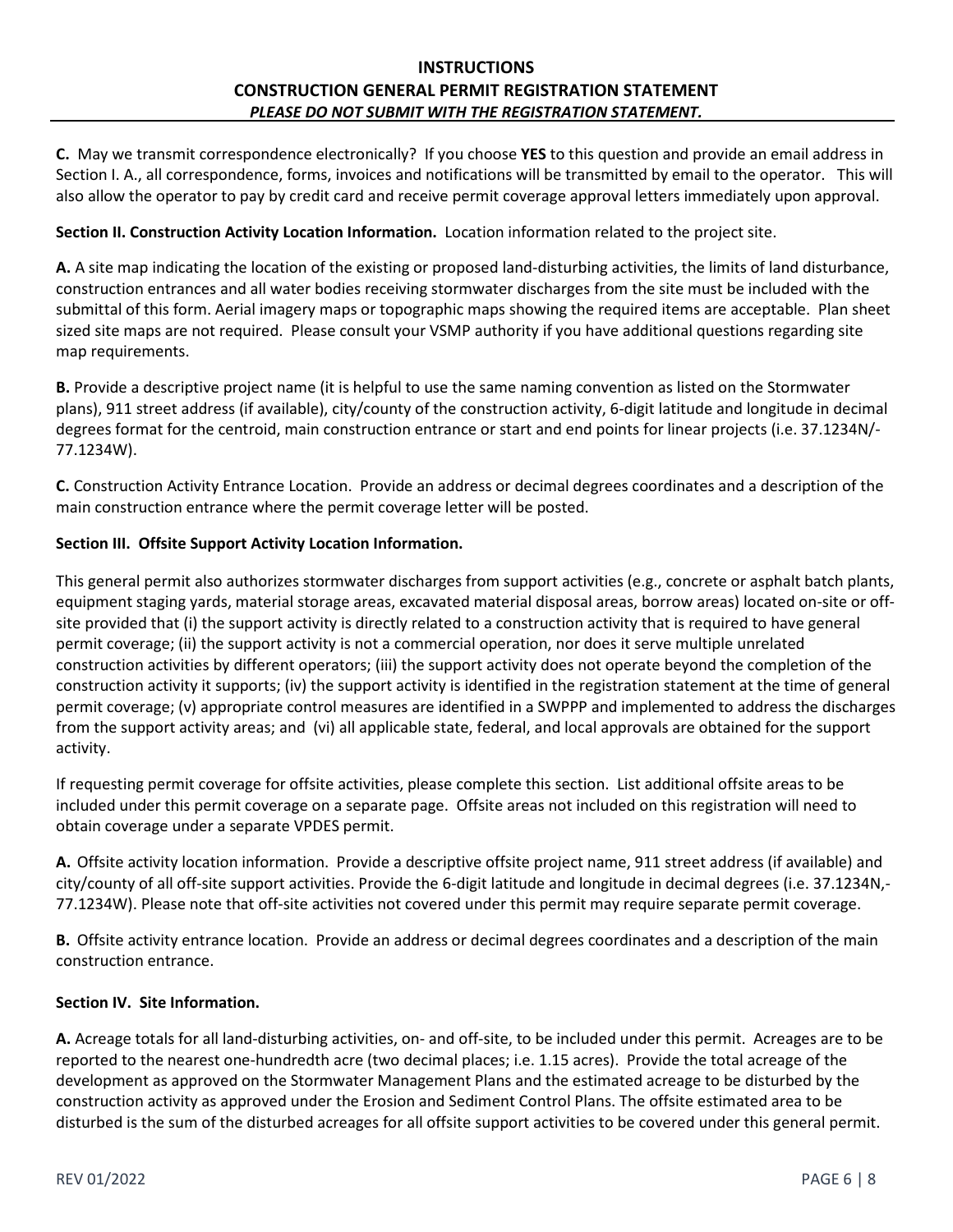Permit fees are calculated based on your disturbed acreage total for all areas being disturbed under this permit coverage (the sum of all onsite and offsite disturbed acreages).

**B.** Estimated Project Dates. Provide the estimated project start date and completion date in Month/Day/Year or MM/DD/YYYY format (i.e. 07/30/2019).

**C.** Property owner status. The status of the construction activity property owner. Any property not owned by a government entity or agency (i.e. federal, state or local governments) is **PRIVATE**.

**D.**Nature of the construction activity description. Choose the designation that best describes the post-construction use of this project (you may choose more than one). (i.e. Residential, Commercial, Industrial, Agricultural, Environmental, Educational, Oil and Gas, Utility, Transportation, Institutional, etc.). Describe the project (i.e. Commercial – one new office building and associated parking and utilities; Transportation – Roads, sidewalks and utilities; Agricultural – 3 Poultry Houses, etc.).

**E.** Municipal Separate Storm Sewer System (MS4) name(s) if discharging to a MS4. If stormwater is discharged through a MS4 (either partially or completely), provide the name of the MS4(s) that will be receiving water from this construction activity. The MS4 name is typically the town, city, county, institute or federal facility where the construction activity is located.

**F.** This construction activity is part of a common plan of development or sale. "Common plan of development or sale" means a contiguous area where separate and distinct construction activities may be taking place at different times on different schedules per 9VAC25-870-10. Definitions. I.e. a subdivision, commercial development, business park, etc.

**G.** 6<sup>th</sup> Order Hydrologic Unit Code (HUC) and associated Receiving Water Name(s). Provide all 6<sup>th</sup> order HUCs and receiving waters for the site and offsite areas that could potentially receive stormwater runoff discharging from this activity. The HUC can be either a 12-digit number (i.e. 0208010101) or 2-letter, 2-number code (i.e. JL52). Include additional HUCs or receiving waters on a separate page. You may utilize DEQ's web-based GIS application, VEGIS, to obtain this information.

#### **Section V. Other Information.**

**A.** A stormwater pollution prevention plan (SWPPP) must be prepared prior to submitting the registration statement per 9VAC25-880. See 9VAC25-880-70. Part II. of the General Permit for the SWPPP requirements.

**B.** Indicate if the Erosion and Sediment Control Plan for the estimated area to be disturbed listed in Section IV. A. has been approved. If **YES**, indicate the date of original plan approval.

**C.** If land disturbance has commenced, choose **YES.** "Land disturbance" or "land-disturbing activity" means a man-made change to the land surface that may result in soil erosion or has the potential to change its runoff characteristics, including construction activity such as the clearing, grading, excavating, or filling of land per §62.1-44.15:24. Definitions.

**D.** Stormwater Management Maintenance Agreement per 9VAC25-870-112 A. Choose **YES** if a maintenance agreement has been included for review and approval.

**E.** If this project is using approved Annual Standards and Specifications (AS&S), attach the completed AS&S Entity Form. If the AS&S Entity is different than the operator identified in Section I. A., list the AS&S Entity Name. . The AS&S entity is the entity or agency that holds the approved annual standards & specification.